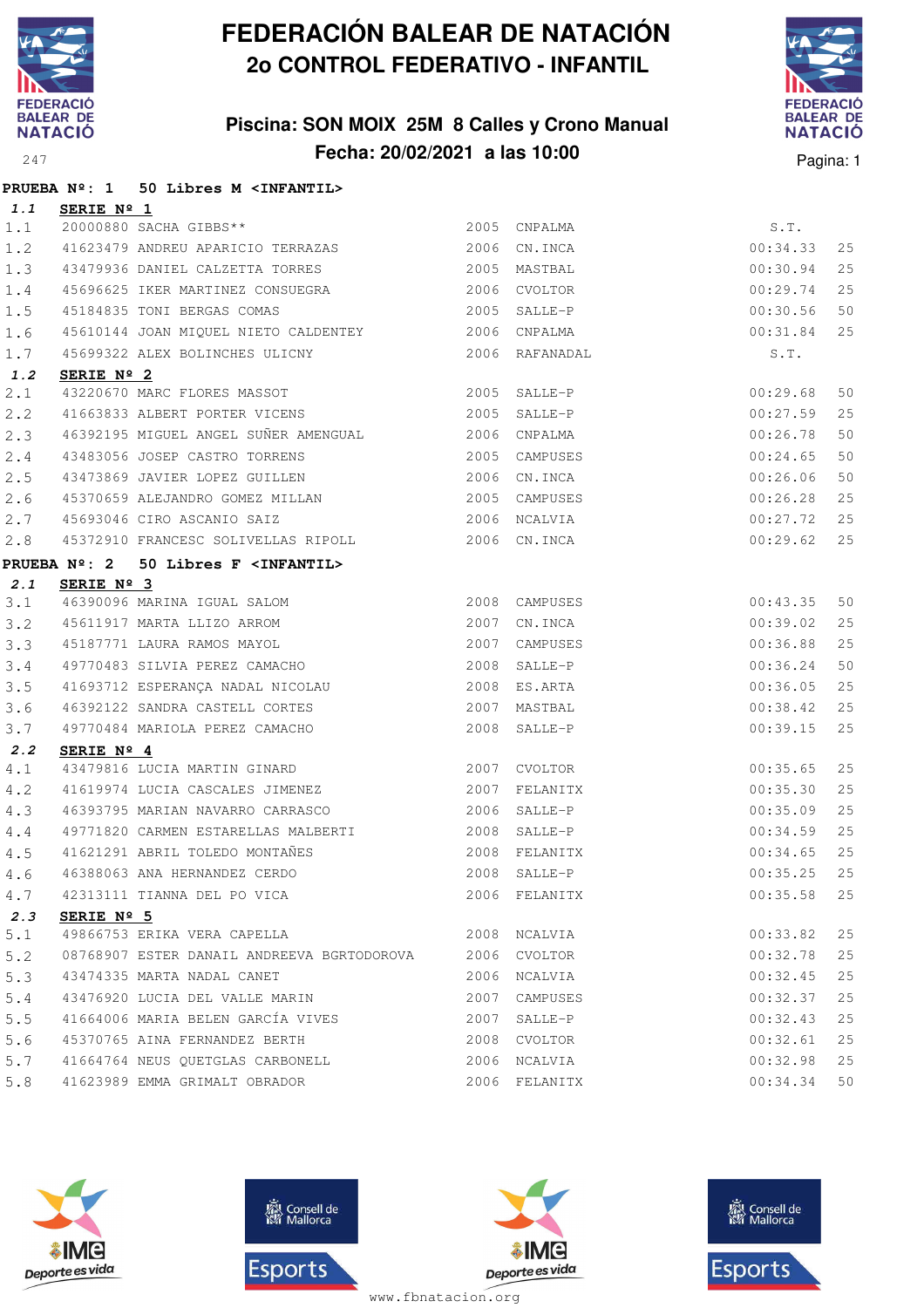

### **Piscina: SON MOIX 25M 8 Calles y Crono Manual Fecha: 20/02/2021 a las 10:00** Pagina: 2



|            |                        | PRUEBA Nº: 2 50 Libres F <infantil></infantil>                                                                             |             |                |                      |          |
|------------|------------------------|----------------------------------------------------------------------------------------------------------------------------|-------------|----------------|----------------------|----------|
| 2.4        | SERIE Nº 6             |                                                                                                                            |             |                |                      |          |
|            |                        | 6.1 43477809 ADRIANA GATTI TASCON                                                                                          |             | 2007 NCALVIA   | 00:31.36             | 25       |
| 6.2        |                        | 45370786 LUCIA ROSER DE HOYOS                                                                                              |             | 2008 CAMPUSES  | 00:30.96             | 25       |
| 6.3        |                        | 41622239 MARINA DIAZ PERELLO                                                                                               |             | 2007 FELANITX  | 00:29.67             | 25       |
| $6.4$      |                        | 04346837 JOSHA VERMEER                                                                                                     |             | 2006 SALLE-P   | 00:27.69             | 50       |
| 6.5        |                        | 49868937 CARLA LLABRES PEDRET                                                                                              |             | 2006 SALLE-P   | 00:28.09             | 50       |
| $6.6$      |                        |                                                                                                                            |             | 2007 NCALVIA   | 00:29.96             | 25       |
| 6.7        |                        |                                                                                                                            |             | 2006 SALLE-P   | 00:31.14             | 25       |
| 6.8        |                        | AUIA JIMENEZ<br>03086067 AITANA BRIGUGLIO<br>45189395 LARA VELASCO DOTTI<br>45189395 LARA VELASCO POTEKHINA 6 2008 SALLE-P |             |                | 00:32.16             | 25       |
|            |                        | PRUEBA Nº: 3 200 Espalda M <infantil></infantil>                                                                           |             |                |                      |          |
| 3.1        | SERIE Nº 7             |                                                                                                                            |             |                |                      |          |
| 7.3        |                        | 43461584 PAU SOCIAS ROIG<br>43461584 PAU SOCIAS ROIG 2006 CVOLTOR                                                          |             |                | $02:37.31$ 25        |          |
| 7.4        |                        |                                                                                                                            |             |                | 02:11.07             | 25       |
| 7.5        |                        | 2006 CAMPUSES<br>49927148 VICTOR POLO CAPO                                                                                 |             |                | $02:13.21$ 25        |          |
| 7.6        |                        | 41659206 LLUIS NEBOT REYES                                                                                                 |             | 2005 RAFANADAL | S.T.                 |          |
|            |                        | PRUEBA Nº: 4 200 Espalda F <infantil></infantil>                                                                           |             |                |                      |          |
| 4.1        | SERIE Nº 8             |                                                                                                                            |             |                |                      |          |
| 8.1        |                        | 43475126 JULIETA LOPEZ DAMIGO 2006 CN.INCA                                                                                 |             |                | 03:12.92             | 50       |
| 8.2        |                        | 43474950 NOA MARTINEZ COUSELO 2006 CVOLTOR                                                                                 |             |                | 02:47.89             | 50       |
| 8.3        |                        | 43481556 AINA TOMAS TOMAS                                                                                                  |             | 2008 CAMPUSES  | 02:36.99             | 25       |
| 8.4        |                        | 49923806 MARIONA MANRESA MALBERTI 40006 SALLE-P                                                                            |             |                | 02:26.06             | 25       |
| 8.5        |                        | 09690446 LUNA CHIMA                                                                                                        |             | 2007 CAMPUSES  | 02:29.04             | 25       |
| 8.6        |                        | 41692085 ARIADNA REUS SANS                                                                                                 |             | 2007 CN.INCA   | 02:39.50             | 25       |
| 8.7        |                        | 49919717 ERIKA HERREROS LOPEZ                                                                                              |             | 2007 SALLE-P   | 02:46.52             | 25       |
|            | <b>PRUEBA Nº: 5</b>    | 100 Mariposa M <infantil></infantil>                                                                                       |             |                |                      |          |
| 5.1<br>9.1 | SERIE Nº 9             | 43227645 DANIEL LLOMPART BARRERA 2005 SALLE-P                                                                              |             |                |                      |          |
|            |                        |                                                                                                                            |             | 2006 CNPALMA   | 01:11.17             | 25<br>25 |
| 9.2<br>9.3 |                        | 49483562 ALEX JOAN ROMERO LLUCH                                                                                            |             |                | 01:05.10             | 25       |
| 9.4        |                        | 41664005 JUAN GARCIA VIVES 2006 SALLE-P<br>45691572 ANDREAS CARRASCAL GUILCHENKO  2006 CNPALMA                             |             |                | 01:04.72<br>01:03.57 | 25       |
| 9.5        |                        | 43226770 DYLAN RUIZ BIOJO                                                                                                  |             | 2005 SALLE-P   | 01:04.64             | 25       |
| 9.6        |                        | 43466668 JAIME FLORIT CASTILLO                                                                                             |             | 2005 CVOLTOR   | 01:04.74             | 25       |
|            |                        | 9.7 45693738 JAUME PONS SANTAMARIA                                                                                         | 2006 CNMURO |                | $01:10.84$ 25        |          |
|            | PRUEBA $N^{\circ}$ : 6 |                                                                                                                            |             |                |                      |          |
| 6.1        | SERIE Nº 10            | 100 Mariposa F <infantil></infantil>                                                                                       |             |                |                      |          |
| 10.1       |                        | 46388014 AINA THOMAS TABERNER                                                                                              |             | 2006 CNPALMA   | 01:30.31             | 50       |
| 10.2       |                        | 45193826 Mª VICTORIA CAÑADILLAS SMOLOVA                                                                                    |             | 2008 CNPALMA   | 01:21.05             | 25       |
| 10.3       |                        | 41659557 MARGALIDA CERDA MANRESA                                                                                           |             | 2007 FELANITX  | 01:13.30             | 25       |
| 10.4       |                        | 46389239 LEYRE LUMBRERAS ROJO                                                                                              |             | 2006 SALLE-P   | 01:10.42             | 50       |
| 10.5       |                        | 41662594 ESTHER PENALVA CAÑELLAS                                                                                           |             | 2007 SALLE-P   | 01:10.82             | 25       |
| 10.6       |                        | 45614991 ELISABETH ABAD NUÑEZ                                                                                              |             | 2008 CNPALMA   | 01:16.53             | 25       |
| 10.7       |                        | 45187558 LUCIA ZUBIRI OLIVERA                                                                                              | 2007        | SALLE-P        | 01:21.97             | 25       |
| 10.8       |                        | 45614994 AINA ABAD NUÑEZ                                                                                                   |             | 2008 CNPALMA   | 01:37.00             | 50       |
|            |                        |                                                                                                                            |             |                |                      |          |







**感** Consell de Esports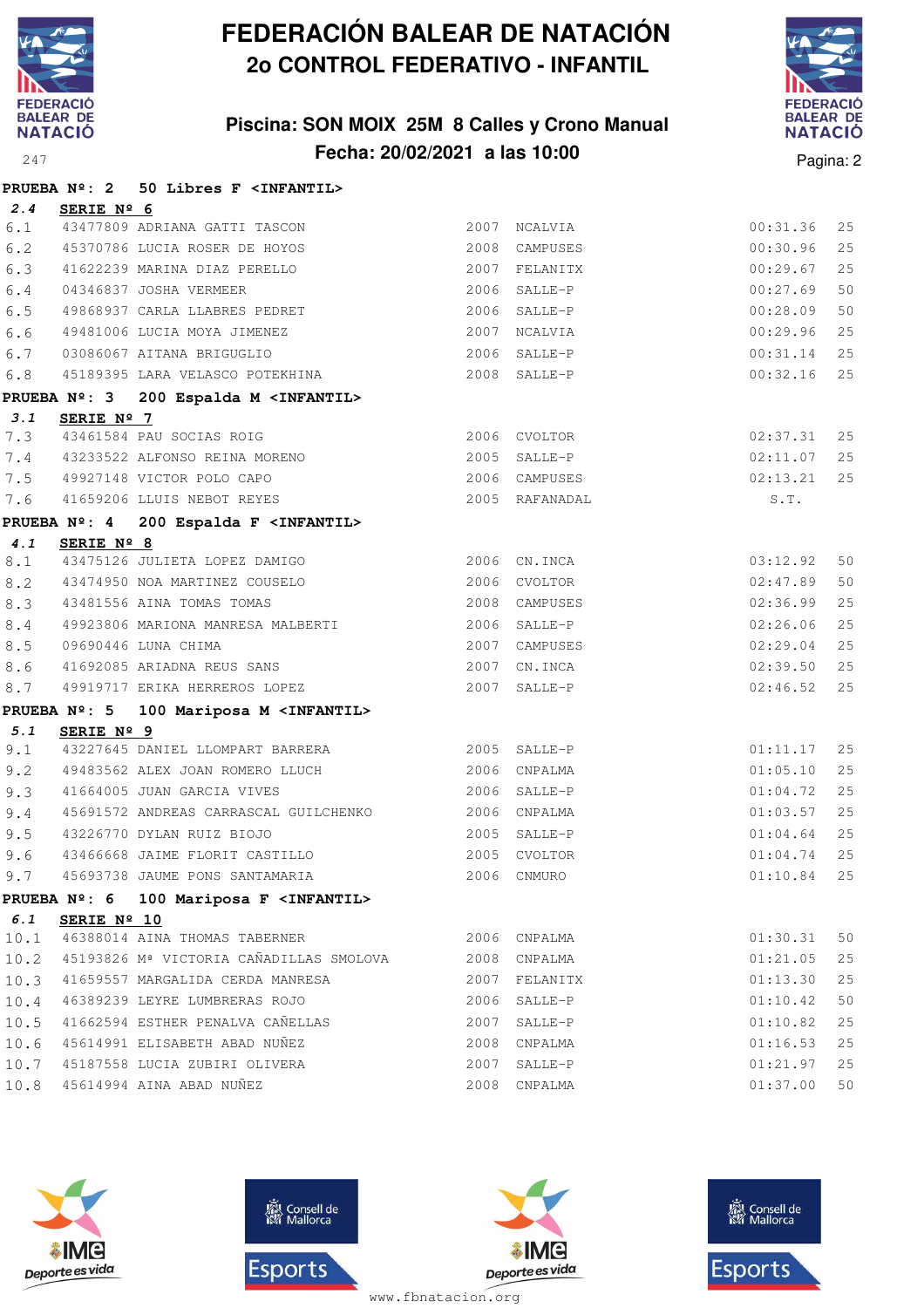

### **Piscina: SON MOIX 25M 8 Calles y Crono Manual Fecha: 20/02/2021 a las 10:00** Pagina: 3



|      |                      | PRUEBA Nº: 7 200 Libres M <infantil></infantil>                                                    |      |                    |          |    |
|------|----------------------|----------------------------------------------------------------------------------------------------|------|--------------------|----------|----|
| 7.1  | SERIE Nº 11          |                                                                                                    |      |                    |          |    |
|      |                      | 11.2 45372910 FRANCESC SOLIVELLAS RIPOLL 2006 CN.INCA                                              |      |                    | 02:54.70 | 25 |
| 11.3 |                      |                                                                                                    |      |                    | 02:28.66 | 25 |
|      |                      | 11.4 45610144 JOAN MIQUEL NIETO CALDENTEY 62006 CNPALMA                                            |      |                    | 02:26.39 | 25 |
| 11.5 |                      | 45693426 TONI OLIVER ARDERIU 2006 CNPALMA                                                          |      |                    | 02:30.70 | 50 |
| 11.6 |                      | 41623479 ANDREU APARICIO TERRAZAS                                                                  |      | 2006 CN.INCA       | 02:45.18 | 25 |
| 7.2  | SERIE $N^{\circ}$ 12 |                                                                                                    |      |                    |          |    |
| 12.2 |                      | 43463962 HUGO GUERRERO LOPEZ                                                                       | 2005 | SALLE-P            | 02:17.36 | 25 |
|      |                      | 12.3 45187470 URIEL HARO PEREZ<br>12.4 09897080 ALEX EMERY SACH                                    | 2005 | CAMPUSES           | 02:11.91 | 25 |
|      |                      |                                                                                                    |      | 2005 SALLE-P       | 02:01.38 | 25 |
| 12.5 |                      |                                                                                                    |      |                    | 02:07.34 | 25 |
| 12.6 |                      | 2006 NCALVIA<br>45693046 CIRO ASCANIO SAIZ                                                         |      |                    | 02:13.57 | 25 |
|      |                      | 12.7 43476877 VICTOR CASTAÑER HERNANDEZ 2006 CNPALMA                                               |      |                    | 02:21.79 | 25 |
|      |                      | PRUEBA Nº: 8 200 Libres F <infantil></infantil>                                                    |      |                    |          |    |
| 8.1  | SERIE Nº 13          |                                                                                                    |      |                    |          |    |
| 13.1 |                      | 43474335 MARTA NADAL CANET 2006 NCALVIA                                                            |      | $S.T.$<br>02:59.48 |          |    |
|      |                      | 13.2 45185729 MIREIA VANRELL MENENDEZ 2007                                                         |      | CNPALMA            |          | 25 |
|      |                      | 13.3 42374837 CARLOTA MIRA BROWN                                                                   |      | 2007 ES.ARTA       | 02:44.68 | 25 |
|      |                      | 13.4 43471829 ELSA MARTINEZ ESTEVA<br>13.5 49866753 ERIKA VERA CAPELLA<br>13.6 45199199 ***** **** |      | 2007 SALLE-P       | 02:40.02 | 25 |
|      |                      |                                                                                                    | 2008 | NCALVIA            | 02:41.16 | 25 |
|      |                      | 13.6 45189182 LUNA SANCHEZ DIAZ<br>13.7 46392188 NEREA CASTILLO LOPEZ                              | 2008 | SALLE-P            | 02:46.17 | 25 |
|      |                      |                                                                                                    |      | 2008 NCALVIA       | 03:03.63 | 25 |
| 8.2  | SERIE Nº 14          |                                                                                                    |      |                    |          |    |
| 14.1 |                      | 41662195 MARTA ROCA RODADO 6 2007 CVOLTOR                                                          |      |                    | 02:38.81 | 25 |
| 14.2 |                      | 41664764 NEUS QUETGLAS CARBONELL 2006                                                              |      | NCALVIA            | 02:34.72 | 25 |
| 14.3 |                      | 45692762 ANGELA BUSQUETS NAVARRO                                                                   |      | 2006 CNPALMA       | 02:33.36 | 50 |
| 14.4 |                      |                                                                                                    |      | 2007 CNPALMA       | 02:24.04 | 25 |
| 14.5 |                      | 08827327 ANNA GENOVA RADEVA<br>49481006 LUCIA MOYA JIMENEZ<br>2007 NCALVIA                         |      |                    | 02:24.87 | 25 |
| 14.6 |                      | 45697326 AINA GONZALEZ CAPLLONCH 2007 SALLE-P                                                      |      |                    | 02:33.50 | 25 |
| 14.7 |                      | 45697330 MARIA DE LLUCH GONZALEZ CAPLLONCH 2007 SALLE-P                                            |      |                    | 02:37.32 | 25 |
| 14.8 |                      | 45614939 MARIA ANTONIA FEMENIA CRESPI 2008 SALLE-P                                                 |      |                    | 02:39.71 | 25 |
| 8.3  | SERIE Nº 15          |                                                                                                    |      |                    |          |    |
| 15.1 |                      | 45193097 JOANA MARIA SIERRA RIERA 2008 CAMPUSES                                                    |      |                    | 02:21.91 | 25 |
| 15.2 |                      | 43470221 ADELA GARRIDO MORENO                                                                      | 2006 | CNPALMA            | 02:18.98 | 25 |
| 15.3 |                      | 45614949 JULIA MOREY REBASSA                                                                       | 2006 | SALLE-P            | 02:18.13 | 25 |
| 15.4 |                      | 01579553 ESTELLA LLUM TONRATH                                                                      | 2007 | CAMPUSES           | 02:11.41 | 25 |
| 15.5 |                      | 49481148 EMMA FRAGA MORRONDO                                                                       | 2007 | $SALLE-P$          | 02:14.96 | 25 |
| 15.6 |                      | 49925383 MARTA SANDIN POLO                                                                         | 2007 | SALLE-P            | 02:18.23 | 25 |
| 15.7 |                      | 43467319 MAR VELASCO ROCHON                                                                        | 2007 | CAMPUSES           | 02:19.03 | 25 |
| 15.8 |                      | 41709410 MARTA JULIA MARTORELL                                                                     | 2007 | FELANITX           | 02:23.14 | 25 |







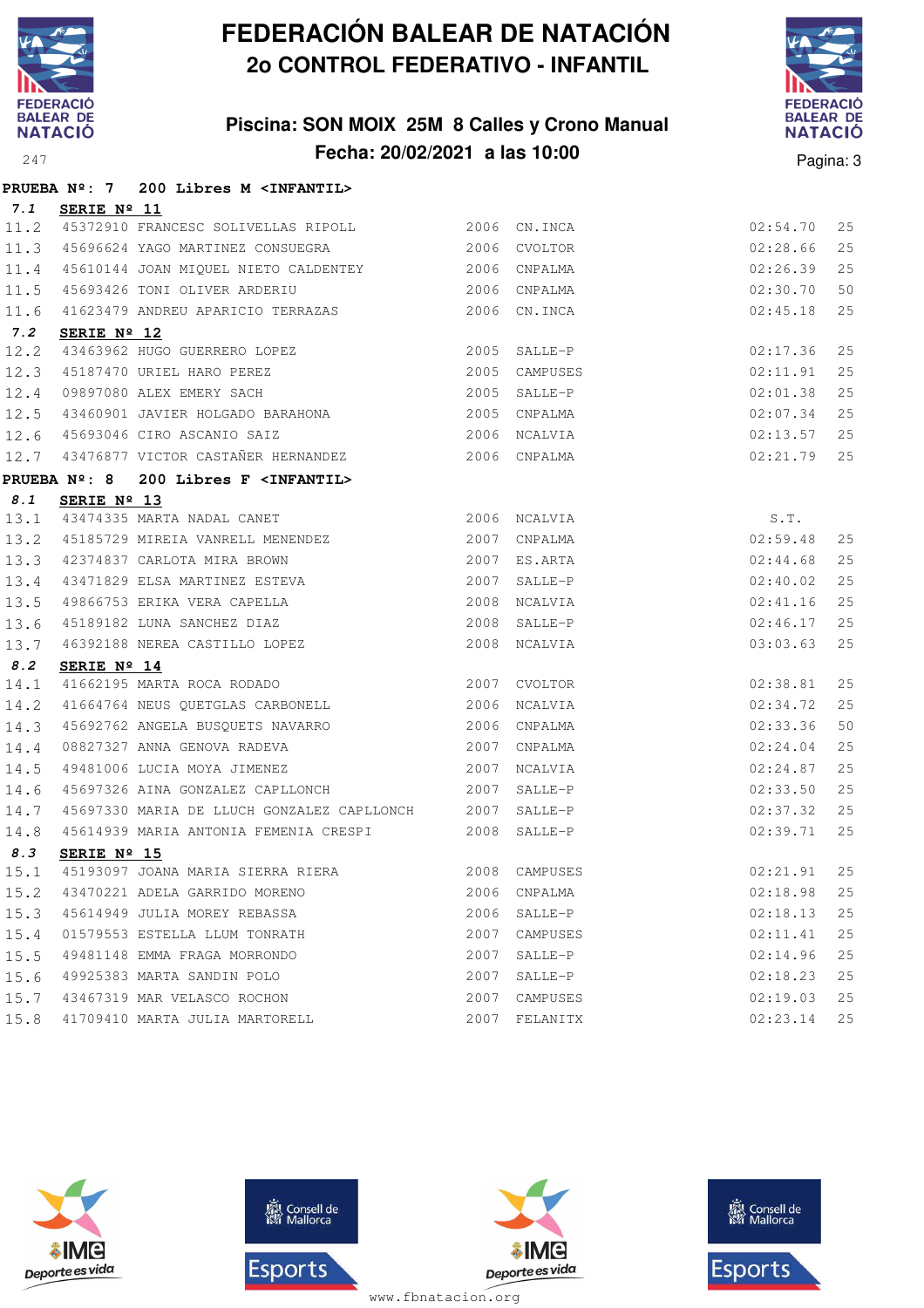

### **Piscina: SON MOIX 25M 8 Calles y Crono Manual Fecha: 20/02/2021 a las 10:00** Pagina: 4



|              |                  | PRUEBA Nº: 9 200 Braza M <infantil></infantil>         |                |                              |                      |          |
|--------------|------------------|--------------------------------------------------------|----------------|------------------------------|----------------------|----------|
| 9.1          | SERIE Nº 16      |                                                        |                |                              |                      |          |
| 16.1         |                  | 45611299 JUAN MANUEL NUÑEZ BALDOMIR 2005 CNPALMA       |                |                              | S.T.                 |          |
| 16.2         |                  | 01653059 DANIEL MAURER                                 |                | 2005 SALLE-P                 | S.T.                 |          |
| 16.3         |                  | 43466210 MARCOS RUIZ MARTIN                            |                | 2005 CVOLTOR                 | 02:56.08             | 50       |
| 16.4         |                  | 45696311 JAUME VALLESPIR TORAN                         |                | 2006 CN.INCA                 | 02:34.05             | 25       |
| 16.5         |                  | 01876455 KEVIN NICOLAS RADU                            |                | 2006 CNPALMA                 | 02:36.50             | 25       |
| 16.6         |                  | 41664334 MARC TOMAS MORCILLO                           | 2006           | CVOLTOR                      | 02:54.07             | 25       |
| 16.7         |                  | 41659641 ANGEL MUÑOZ ARTIGUES                          |                | 2006 RAFANADAL               | S.T.                 |          |
|              |                  | PRUEBA Nº: 10 200 Braza F <infantil></infantil>        |                |                              |                      |          |
|              | 10.1 SERIE Nº 17 |                                                        |                |                              |                      |          |
| 17.3         |                  | 45184949 CLAUDIA FRANCO ROSSELLO                       |                | 2008 CNPALMA                 | 03:12.60             | 25       |
| 17.4         |                  | 43475079 SARAH HOLGADO BARAHONA                        |                | 2007 CNPALMA                 | 02:46.50             | 25       |
| 17.5         |                  | 41662209 CELIA ROSSELLO BRUGAROLAS                     |                | 2008 CNPALMA                 | 03:09.06             | 25       |
| 17.6         |                  | 41619160 JULIETA ROBUSCHI MATTOS                       |                | 2007 RAFANADAL               | S.T.                 |          |
|              |                  | PRUEBA Nº: 13 1500 Libres M <infantil></infantil>      |                |                              |                      |          |
|              | 13.1 SERIE Nº 18 |                                                        |                |                              |                      |          |
| 18.3         |                  | 45185607 LLUIS VICENS BUJOSA                           |                | 2005 CNPALMA                 | S.T.                 |          |
|              |                  | 18.4 45697045 MARTIN VILI GRIGOROV                     |                | 2005 CNPALMA                 | 19:09.21             | 25       |
| 18.5         |                  | 43232272 JORGE SABATER ESPINOSA                        | $2006$ SALLE-P |                              | S.T.                 |          |
|              |                  | PRUEBA Nº: 14 800 Libres F <infantil></infantil>       |                |                              |                      |          |
|              | 14.1 SERIE Nº 19 |                                                        |                |                              |                      |          |
| 19.3         |                  | 04346877 ELLA VERMEER                                  |                | 2008 SALLE-P                 | 10:26.38             | 25       |
| 19.4         |                  | 43479700 AGNES MAYOL SERRA                             | 2007           | SALLE-P                      | 09:43.19             | 25       |
| 19.5         |                  | 43479539 PATRICIA TORVISO QUIROZ                       |                | 2007 CN. INCA                | 09:46.39             | 25       |
| 19.6         |                  | 49770993 ERIKA BAYON BUENO                             |                | 2008 CVOLTOR                 | S.T.                 |          |
|              |                  | PRUEBA Nº: 15 100 Braza M <infantil></infantil>        |                |                              |                      |          |
|              | 15.1 SERIE Nº 20 |                                                        |                |                              |                      |          |
| 20.1         |                  | 01653059 DANIEL MAURER                                 |                | 2005 SALLE-P                 | S.T.                 |          |
| 20.2         |                  | 41659641 ANGEL MUÑOZ ARTIGUES                          |                | 2006 RAFANADAL               | S.T.                 |          |
| 20.3         |                  | 45614938 GUILLEM FEMENIA CRESPI                        |                | 2005 SALLE-P                 | 01:13.58             | 25<br>25 |
| 20.4         |                  | 01876455 KEVIN NICOLAS RADU                            |                | 2006 CNPALMA                 | 01:10.67             | 25       |
| 20.5         |                  | 45696311 JAUME VALLESPIR TORAN                         |                | 2006 CN. INCA                | 01:11.19<br>01:18.49 |          |
| 20.6         |                  | 41664334 MARC TOMAS MORCILLO<br>20000880 SACHA GIBBS** |                | 2006 CVOLTOR<br>2005 CNPALMA | S.T.                 | 25       |
| 20.7         |                  |                                                        |                |                              |                      |          |
|              |                  | PRUEBA Nº: 16 100 Braza F <infantil></infantil>        |                |                              |                      |          |
| 16.1<br>21.1 | SERIE Nº 21      | 41619160 JULIETA ROBUSCHI MATTOS                       |                | 2007 RAFANADAL               | S.T.                 |          |
| 21.2         |                  | 43476920 LUCIA DEL VALLE MARIN                         |                | 2007 CAMPUSES                | 01:42.61             | 25       |
| 21.3         |                  | 49770484 MARIOLA PEREZ CAMACHO                         |                | 2008 SALLE-P                 | 01:40.31             | 25       |
| 21.4         |                  | 45185729 MIREIA VANRELL MENENDEZ                       |                | 2007 CNPALMA                 | 01:36.67             | 25       |
| 21.5         |                  | 45189395 LARA VELASCO POTEKHINA                        | 2008           | SALLE-P                      | 01:39.96             | 50       |
| 21.6         |                  | 43479816 LUCIA MARTIN GINARD                           |                | 2007 CVOLTOR                 | 01:41.17             | 25       |
| 21.7         |                  | 41692348 PILAR FEMENIAS GARCIA                         |                | 2008 RAFANADAL               | S.T.                 |          |
|              |                  |                                                        |                |                              |                      |          |







**感** Consell de Esports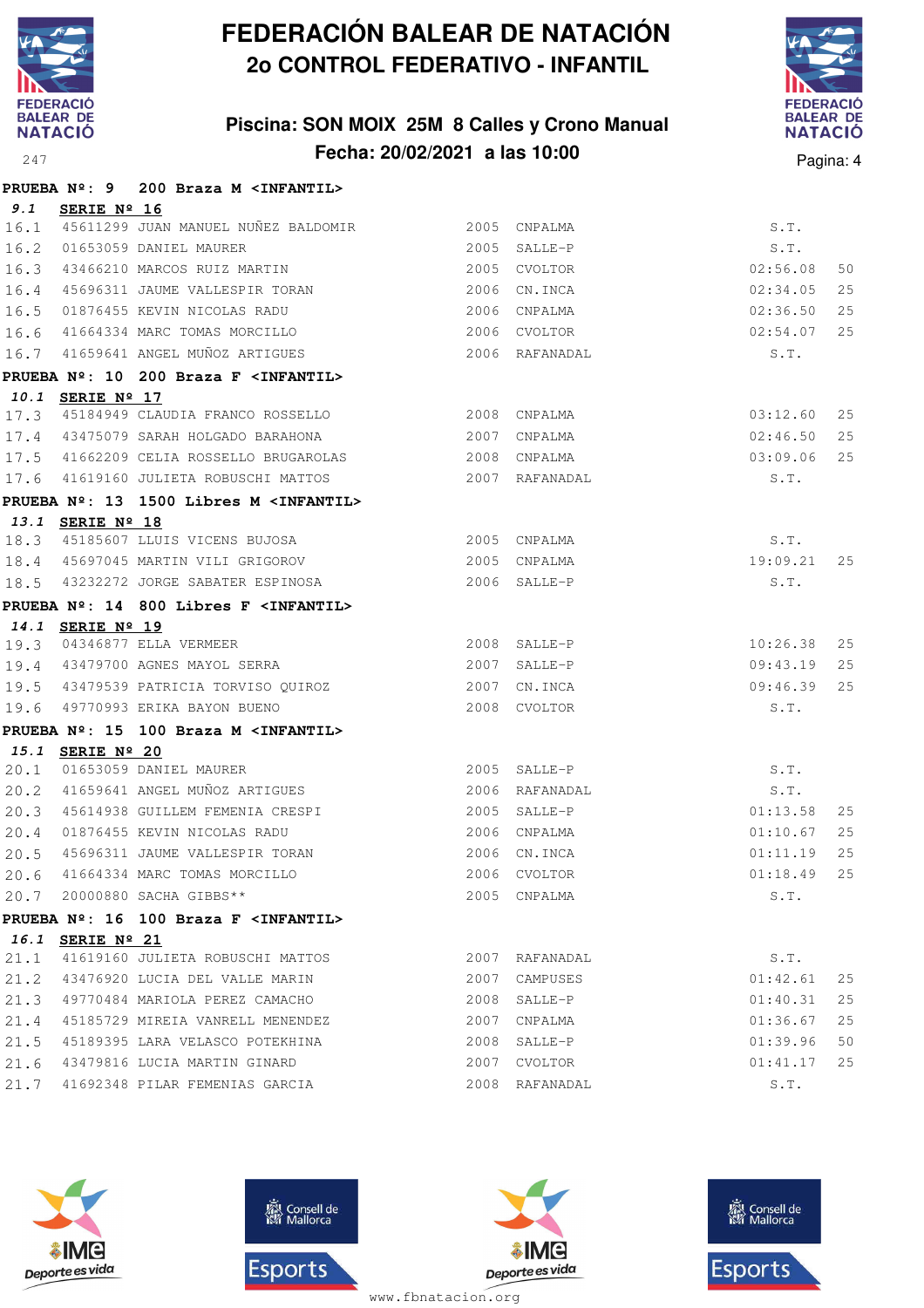

### **Piscina: SON MOIX 25M 8 Calles y Crono Manual Fecha: 20/02/2021 a las 10:00** Pagina: 5



|      |                  | PRUEBA Nº: 16 100 Braza F <infantil></infantil>                                                                              |      |                |               |    |
|------|------------------|------------------------------------------------------------------------------------------------------------------------------|------|----------------|---------------|----|
|      | 16.2 SERIE Nº 22 |                                                                                                                              |      |                |               |    |
|      |                  | 22.1 41621291 ABRIL TOLEDO MONTAÑES 2008 FELANITX                                                                            |      |                | 01:30.55      | 25 |
|      |                  | 22.2 08827327 ANNA GENOVA RADEVA                                                                                             |      | 2007 CNPALMA   | 01:27.52      | 25 |
|      |                  | 22.3 45697330 MARIA DE LLUCH GONZALEZ CAPLLONCH 2007 SALLE-P                                                                 |      |                | 01:23.47      | 25 |
|      |                  | 22.4 43473466 CLAUDIA GELABERT RUBIO 2007 CNPALMA                                                                            |      |                | 01:16.74      | 25 |
|      |                  | 22.5 45189605 MARINA PONS RAMON 2006 CNPALMA                                                                                 |      |                | 01:19.31      | 25 |
|      |                  | 22.6 45184949 CLAUDIA FRANCO ROSSELLO 2008 CNPALMA                                                                           |      |                | 01:26.82      | 25 |
|      |                  | 22.7 41662209 CELIA ROSSELLO BRUGAROLAS 2008 CNPALMA                                                                         |      |                | 01:29.27      | 25 |
|      |                  | PRUEBA Nº: 17 200 Mariposa M <infantil></infantil>                                                                           |      |                |               |    |
|      | 17.1 SERIE Nº 23 |                                                                                                                              |      |                |               |    |
|      |                  | 23.3 43466210 MARCOS RUIZ MARTIN 2005 CVOLTOR<br>23.4 43473869 JAVIER LOPEZ GUILLEN 2006 CN.INCA                             |      |                | 02:28.99 25   |    |
|      |                  |                                                                                                                              |      |                | 02:11.38      | 25 |
|      |                  | 23.5 43226770 DYLAN RUIZ BIOJO                                                                                               |      | $2005$ SALLE-P | 02:24.59      | 25 |
|      |                  | PRUEBA Nº: 18 200 Mariposa F <infantil></infantil>                                                                           |      |                |               |    |
|      | 18.1 SERIE Nº 24 |                                                                                                                              |      |                |               |    |
|      |                  | 2007 SALLE-P<br>24.4 41662594 ESTHER PENALVA CAÑELLAS                                                                        |      |                | $02:35.24$ 25 |    |
|      |                  | PRUEBA Nº: 19 100 Espalda M <infantil></infantil>                                                                            |      |                |               |    |
|      | 19.1 SERIE Nº 25 |                                                                                                                              |      |                |               |    |
|      |                  | 25.2 41659206 LLUIS NEBOT REYES                                                                                              |      | 2005 RAFANADAL | S.T.          |    |
|      |                  | 25.3 43476877 VICTOR CASTAÑER HERNANDEZ 2006 CNPALMA 2006 1214.62                                                            |      |                |               | 25 |
|      |                  | 25.4 43233522 ALFONSO REINA MORENO                                                                                           |      | 2005 SALLE-P   | 01:00.44      | 25 |
|      |                  | 25.5 49927148 VICTOR POLO CAPO 2006 CAMPUSES                                                                                 |      |                | 01:01.92      | 25 |
|      |                  | 25.6 45612184 IVAN FERNANDEZ ROZALEN 2006 CVOLTOR                                                                            |      |                | 01:17.36      | 25 |
|      |                  | PRUEBA Nº: 20 100 Espalda F <infantil></infantil>                                                                            |      |                |               |    |
|      | 20.1 SERIE Nº 26 |                                                                                                                              |      |                |               |    |
| 26.2 |                  | 41620091 AZAHARA ISABEL MATAMALAS CEREZO $2007$ RAFANADAL $5.7$ .<br>41621226 JULIA FERRANDO CANTO $2008$ ES.ARTA $01:37.47$ |      |                |               |    |
|      |                  | 26.3 41621226 JULIA FERRANDO CANTO                                                                                           |      |                |               | 25 |
|      |                  | 26.4 45611917 MARTA LLIZO ARROM                                                                                              |      | 2007 CN.INCA   | 01:30.60      | 25 |
|      |                  | 26.5 42374837 CARLOTA MIRA BROWN                                                                                             |      | 2007 ES.ARTA   | 01:35.50      | 25 |
| 26.6 |                  | 41691553 SOL GOMEZ MARTIN                                                                                                    |      | 2006 RAFANADAL | S.T.          |    |
|      | 20.2 SERIE Nº 27 |                                                                                                                              |      |                |               |    |
| 27.2 |                  | 46388063 ANA HERNANDEZ CERDO                                                                                                 |      | 2008 SALLE-P   | 01:24.69      | 25 |
|      |                  | 27.3 46390465 BLANCA JAUME BRAVO 2008 MASTBAL 2008 MASTBAL 01:20.32 25                                                       |      |                |               |    |
| 27.4 |                  | 43470770 ESTHER BLANQUE FAJARDO                                                                                              |      | 2006 MASTBAL   | 01:17.11      | 25 |
| 27.5 |                  | 43475126 JULIETA LOPEZ DAMIGO                                                                                                |      | 2006 CN.INCA   | 01:18.11      | 25 |
| 27.6 |                  | 46392188 NEREA CASTILLO LOPEZ                                                                                                |      | 2008 NCALVIA   | 01:24.27      | 25 |
|      | 20.3 SERIE Nº 28 |                                                                                                                              |      |                |               |    |
| 28.1 |                  | 43470221 ADELA GARRIDO MORENO                                                                                                |      | 2006 CNPALMA   | 01:15.44      | 25 |
| 28.2 |                  | 45614889 MARIA REINA MORENO                                                                                                  | 2007 | SALLE-P        | 01:12.59      | 25 |
| 28.3 |                  | 09690446 LUNA CHIMA                                                                                                          | 2007 | CAMPUSES       | 01:09.02      | 25 |
| 28.4 |                  | 49923806 MARIONA MANRESA MALBERTI                                                                                            |      | 2006 SALLE-P   | 01:07.30      | 25 |
| 28.5 |                  | 41622760 ANGELS MARTI GINARD                                                                                                 |      | 2006 ES.ARTA   | 01:11.21      | 50 |
| 28.6 |                  | 45692762 ANGELA BUSQUETS NAVARRO                                                                                             |      | 2006 CNPALMA   | 01:11.36      | 25 |
| 28.7 |                  | 41692085 ARIADNA REUS SANS                                                                                                   | 2007 | CN.INCA        | 01:15.04      | 25 |
| 28.8 |                  | 43481556 AINA TOMAS TOMAS                                                                                                    | 2008 | CAMPUSES       | 01:16.57      | 25 |







**感** Consell de Esports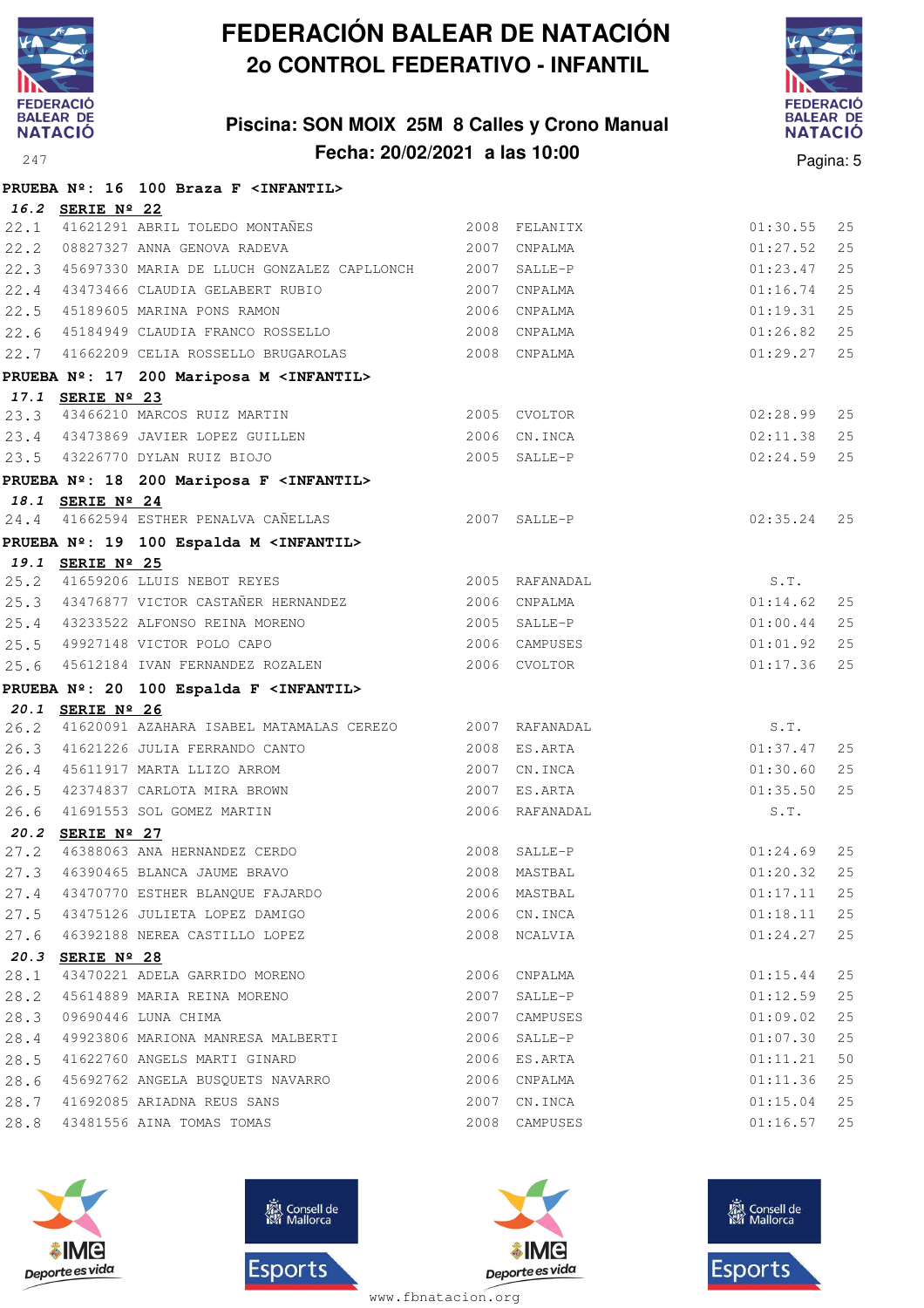

### **Piscina: SON MOIX 25M 8 Calles y Crono Manual Fecha: 20/02/2021 a las 10:00** Pagina: 6



|      |                  | PRUEBA Nº: 21 400 Libres M <infantil></infantil>  |      |               |          |     |
|------|------------------|---------------------------------------------------|------|---------------|----------|-----|
|      | 21.1 SERIE Nº 29 |                                                   |      |               |          |     |
|      |                  | 29.2 43461584 PAU SOCIAS ROIG                     |      | 2006 CVOLTOR  | 05:20.49 | 25  |
| 29.3 |                  | 45370659 ALEJANDRO GOMEZ MILLAN                   |      | 2005 CAMPUSES | 04:16.80 | 25  |
|      |                  | 29.4 49606072 JOSEP PASCUAL MUT                   |      | 2005 CNPALMA  | 04:18.97 | 50  |
| 29.5 |                  | 09897080 ALEX EMERY SACH                          |      | 2005 SALLE-P  | 04:15.82 | 25  |
| 29.6 |                  | 45184835 TONI BERGAS COMAS                        |      | 2005 SALLE-P  | 04:47.91 | 2.5 |
|      |                  | 29.7 45696625 IKER MARTINEZ CONSUEGRA             |      | 2006 CVOLTOR  | 05:20.76 | 25  |
|      |                  | PRUEBA Nº: 22 400 Libres F <infantil></infantil>  |      |               |          |     |
|      | 22.1 SERIE Nº 30 |                                                   |      |               |          |     |
| 30.1 |                  | 45697326 AINA GONZALEZ CAPLLONCH                  |      | 2007 SALLE-P  | 05:27.14 | 25  |
| 30.2 |                  | 03086067 AITANA BRIGUGLIO                         |      | 2006 SALLE-P  | 05:16.86 | 25  |
| 30.3 |                  | 41659557 MARGALIDA CERDA MANRESA                  |      | 2007 FELANITX | 05:10.98 | 25  |
| 30.4 |                  | 46388014 AINA THOMAS TABERNER                     |      | 2006 CNPALMA  | 05:14.12 | 50  |
| 30.5 |                  | 45614991 ELISABETH ABAD NUÑEZ                     | 2008 | CNPALMA       | 05:09.49 | 25  |
| 30.6 |                  | 45187558 LUCIA ZUBIRI OLIVERA                     |      | 2007 SALLE-P  | 05:16.26 | 25  |
| 30.7 |                  | 49919717 ERIKA HERREROS LOPEZ                     |      | 2007 SALLE-P  | 05:22.53 | 25  |
|      | 22.2 SERIE Nº 31 |                                                   |      |               |          |     |
| 31.1 |                  | 41664006 MARIA BELEN GARCÍA VIVES                 |      | 2007 SALLE-P  | 05:07.69 | 25  |
| 31.2 |                  | 45193097 JOANA MARIA SIERRA RIERA                 |      | 2008 CAMPUSES | 04:57.67 | 25  |
| 31.3 |                  | 45614949 JULIA MOREY REBASSA                      |      | 2006 SALLE-P  | 04:46.70 | 25  |
| 31.4 |                  | 43475079 SARAH HOLGADO BARAHONA                   |      | 2007 CNPALMA  | 04:33.73 | 25  |
| 31.5 |                  | 43479700 AGNES MAYOL SERRA                        |      | 2007 SALLE-P  | 04:46.02 | 25  |
|      |                  | 31.6 43479539 PATRICIA TORVISO QUIROZ             |      | 2007 CN.INCA  | 04:48.19 | 25  |
| 31.7 |                  | 41709410 MARTA JULIA MARTORELL                    |      | 2007 FELANITX | 04:58.71 | 25  |
|      |                  | PRUEBA Nº: 23 200 Estilos M <infantil></infantil> |      |               |          |     |
|      | 23.1 SERIE Nº 32 |                                                   |      |               |          |     |
|      |                  | 32.3 45614938 GUILLEM FEMENIA CRESPI 2005 SALLE-P |      |               | 02:27.89 | 25  |
|      |                  | 32.4 43471880 JORDI CINTA PEREZ                   |      | 2005 CN.INCA  | 02:16.93 | 25  |
| 32.5 |                  | 41664005 JUAN GARCIA VIVES                        |      | 2006 SALLE-P  | 02:17.89 | 25  |
|      |                  | 32.6 45611299 JUAN MANUEL NUÑEZ BALDOMIR          |      | 2005 CNPALMA  | 02:30.15 | 25  |
|      |                  | PRUEBA Nº: 24 200 Estilos F <infantil></infantil> |      |               |          |     |
|      | 24.1 SERIE Nº 33 |                                                   |      |               |          |     |
| 33.2 |                  | 46390465 BLANCA JAUME BRAVO                       |      | 2008 MASTBAL  | 03:14.08 | 2.5 |
| 33.3 |                  | 41622239 MARINA DIAZ PERELLO                      |      | 2007 FELANITX | 03:01.68 | 25  |
| 33.4 |                  | 41622760 ANGELS MARTI GINARD                      |      | 2006 ES.ARTA  | 02:46.35 | 25  |
| 33.5 |                  | 49770993 ERIKA BAYON BUENO                        |      | 2008 CVOLTOR  | 02:56.06 | 25  |
| 33.6 |                  | 45189182 LUNA SANCHEZ DIAZ                        |      | 2008 SALLE-P  | 03:06.42 | 2.5 |
| 33.7 |                  | 42313111 TIANNA DEL PO VICA                       |      | 2006 FELANITX | S.T.     |     |





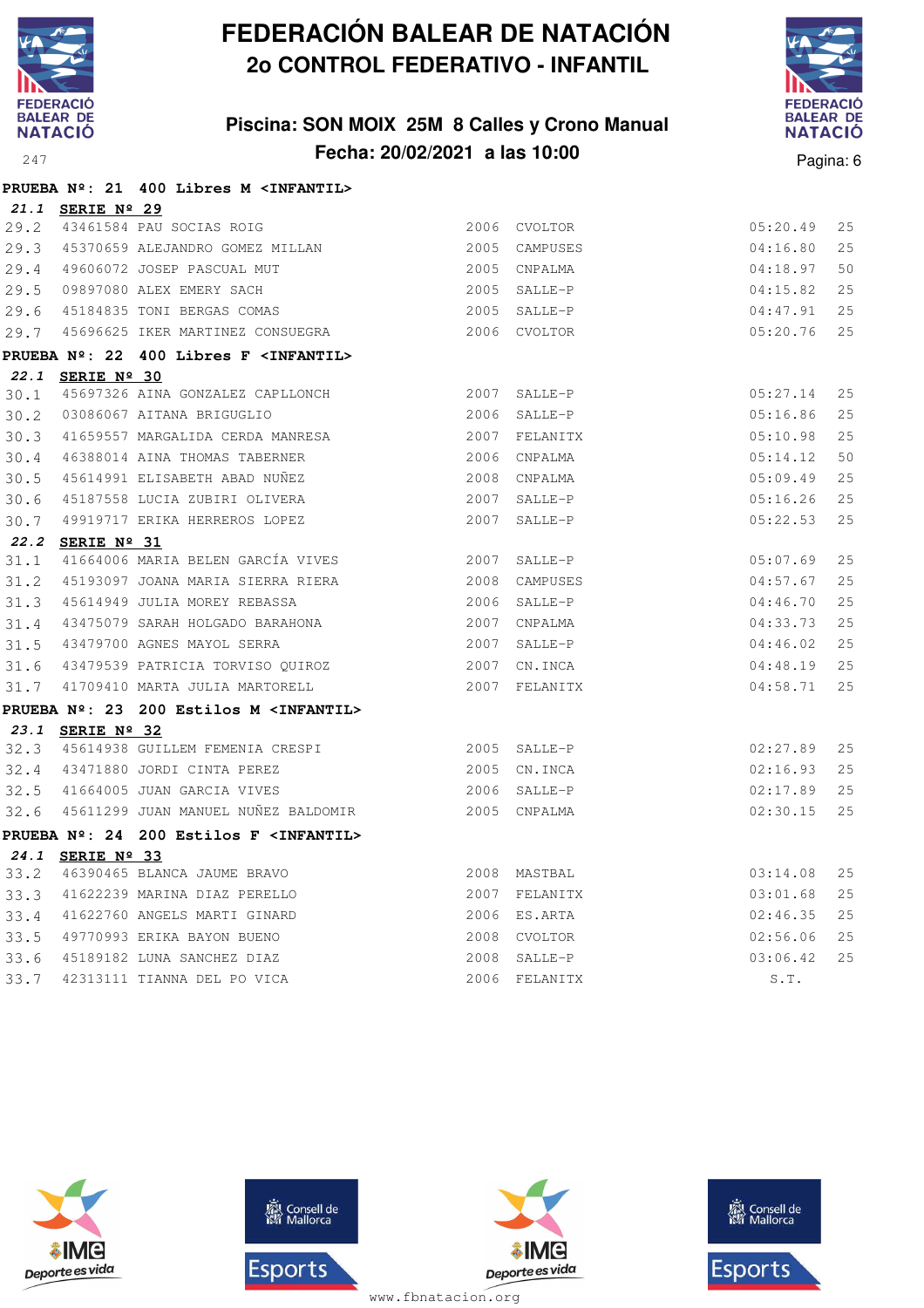

### **Piscina: SON MOIX 25M 8 Calles y Crono Manual Fecha: 20/02/2021 a las 10:00** Pagina: 7



|      |                      | PRUEBA Nº: 24 200 Estilos F <infantil></infantil>                                                                                                   |      |                |          |    |
|------|----------------------|-----------------------------------------------------------------------------------------------------------------------------------------------------|------|----------------|----------|----|
|      | 24.2 SERIE Nº 34     |                                                                                                                                                     |      |                |          |    |
|      |                      | 34.1 43474950 NOA MARTINEZ COUSELO<br>34.2 46389239 LEYRE LUMBRERAS ROJO                                                                            |      | 2006 CVOLTOR   | 02:42.65 | 50 |
|      |                      |                                                                                                                                                     |      | 2006 SALLE-P   | 02:39.78 | 50 |
| 34.3 |                      | 43473466 CLAUDIA GELABERT RUBIO 2007 CNPALMA                                                                                                        |      |                | 02:31.57 | 25 |
|      |                      | 34.4 04346837 JOSHA VERMEER 2006 SALLE-P<br>34.5 45189605 MARINA PONS RAMON 2006 CNPALMA                                                            |      |                | 02:28.87 | 25 |
|      |                      |                                                                                                                                                     |      |                | 02:29.35 | 25 |
|      |                      | 34.6 49481148 EMMA FRAGA MORRONDO                                                                                                                   |      | 2007 SALLE-P   | 02:36.18 | 25 |
|      |                      | 34.7 45193826 Mª VICTORIA CAÑADILLAS SMOLOVA 2008 CNPALMA                                                                                           |      |                | 02:39.16 | 25 |
|      |                      | PRUEBA Nº: 25 100 Libres M <infantil></infantil>                                                                                                    |      |                |          |    |
|      | 25.1 SERIE Nº 35     |                                                                                                                                                     |      |                |          |    |
| 35.1 |                      | 45612184 IVAN FERNANDEZ ROZALEN 2006 CVOLTOR                                                                                                        |      |                | 01:15.61 | 50 |
| 35.2 |                      | 45693426 TONI OLIVER ARDERIU 2006 CNPALMA                                                                                                           |      |                | 01:06.45 | 50 |
| 35.3 |                      | 45696624 YAGO MARTINEZ CONSUEGRA 2006 CVOLTOR                                                                                                       |      |                | 01:04.03 | 25 |
|      |                      |                                                                                                                                                     |      |                | 01:01.12 | 25 |
|      |                      |                                                                                                                                                     |      | 2005 CAMPUSES  | 01:01.54 | 25 |
|      |                      | 35.4 43227645 DANIEL LLOMPART BARRERA 2005 SALLE-P<br>35.5 45187470 URIEL HARO PEREZ 2005 CAMPUSES<br>35.6 43220670 MARC FLORES MASSOT 2005 SALLE-P |      |                | 01:04.32 | 25 |
| 35.7 |                      | 43479936 DANIEL CALZETTA TORRES 2005 MASTBAL                                                                                                        |      |                | 01:09.23 | 25 |
| 35.8 |                      | 45699322 ALEX BOLINCHES ULICNY                                                                                                                      |      | 2006 RAFANADAL | S.T.     |    |
|      | 25.2 SERIE Nº 36     |                                                                                                                                                     |      |                |          |    |
| 36.1 |                      | 45693738 JAUME PONS SANTAMARIA 2006 CNMURO                                                                                                          |      |                | 00:59.35 | 25 |
| 36.2 |                      | 43463962 HUGO GUERRERO LOPEZ 2005 SALLE-P                                                                                                           |      |                | 00:57.70 | 25 |
|      |                      | 36.3 43232272 JORGE SABATER ESPINOSA 2006 SALLE-P                                                                                                   |      |                | 00:55.67 | 25 |
|      |                      | 36.4 43483056 JOSEP CASTRO TORRENS                                                                                                                  |      | 2005 CAMPUSES  | 00:54.57 | 50 |
| 36.5 |                      | 45691572 ANDREAS CARRASCAL GUILCHENKO 2006 CNPALMA                                                                                                  |      |                | 00:55.15 | 25 |
| 36.6 |                      | 49483562 ALEX JOAN ROMERO LLUCH 2006 CNPALMA                                                                                                        |      |                | 00:56.79 | 25 |
| 36.7 |                      |                                                                                                                                                     |      |                | 01:00.80 | 50 |
| 36.8 |                      | 41663833 ALBERT PORTER VICENS                                                                                                                       |      | 2005 SALLE-P   | 01:00.14 | 25 |
|      |                      | PRUEBA Nº: 26 100 Libres F <infantil></infantil>                                                                                                    |      |                |          |    |
|      | 26.1 SERIE Nº 37     |                                                                                                                                                     |      |                |          |    |
|      |                      | 37.1 46393795 MARIAN NAVARRO CARRASCO 2006 SALLE-P                                                                                                  |      |                | S.T.     |    |
|      |                      |                                                                                                                                                     |      |                | 01:23.85 | 25 |
|      |                      | 37.2 41693712 ESPERANÇA NADAL NICOLAU (2008 ES.ARTA)<br>37.3 49770483 SILVIA PEREZ CAMACHO (2008 SALLE-P                                            |      |                | 01:20.81 | 25 |
| 37.4 |                      | 49771820 CARMEN ESTARELLAS MALBERTI<br>2008 SALLE-P                                                                                                 |      |                | 01:16.68 | 25 |
| 37.5 |                      | 41619974 LUCIA CASCALES JIMENEZ                                                                                                                     |      | 2007 FELANITX  | 01:17.36 | 25 |
|      |                      | 37.6 45187771 LAURA RAMOS MAYOL                                                                                                                     | 2007 | CAMPUSES       | 01:21.28 | 25 |
| 37.7 |                      | 46390096 MARINA IGUAL SALOM                                                                                                                         |      | 2008 CAMPUSES  | 01:34.32 | 50 |
| 26.2 | SERIE $N^{\circ}$ 38 |                                                                                                                                                     |      |                |          |    |
| 38.1 |                      | 08768907 ESTER DANAIL ANDREEVA BGRTODOROVA                                                                                                          |      | 2006 CVOLTOR   | 01:14.61 | 25 |
| 38.2 |                      | 41621226 JULIA FERRANDO CANTO                                                                                                                       |      | 2008 ES.ARTA   | 01:13.57 | 25 |
| 38.3 |                      | 45614939 MARIA ANTONIA FEMENIA CRESPI                                                                                                               | 2008 | SALLE-P        | 01:12.89 | 25 |
| 38.4 |                      | 45370765 AINA FERNANDEZ BERTH                                                                                                                       |      | 2008 CVOLTOR   | 01:11.00 | 25 |
| 38.5 |                      | 43471829 ELSA MARTINEZ ESTEVA                                                                                                                       | 2007 | SALLE-P        | 01:12.61 | 25 |
| 38.6 |                      | 41623989 EMMA GRIMALT OBRADOR                                                                                                                       |      | 2006 FELANITX  | 01:13.43 | 25 |
|      |                      | 38.7 45614994 AINA ABAD NUÑEZ                                                                                                                       |      | 2008 CNPALMA   | 01:14.59 | 25 |
| 38.8 |                      | 41662195 MARTA ROCA RODADO                                                                                                                          |      | 2007 CVOLTOR   | 01:16.27 | 25 |